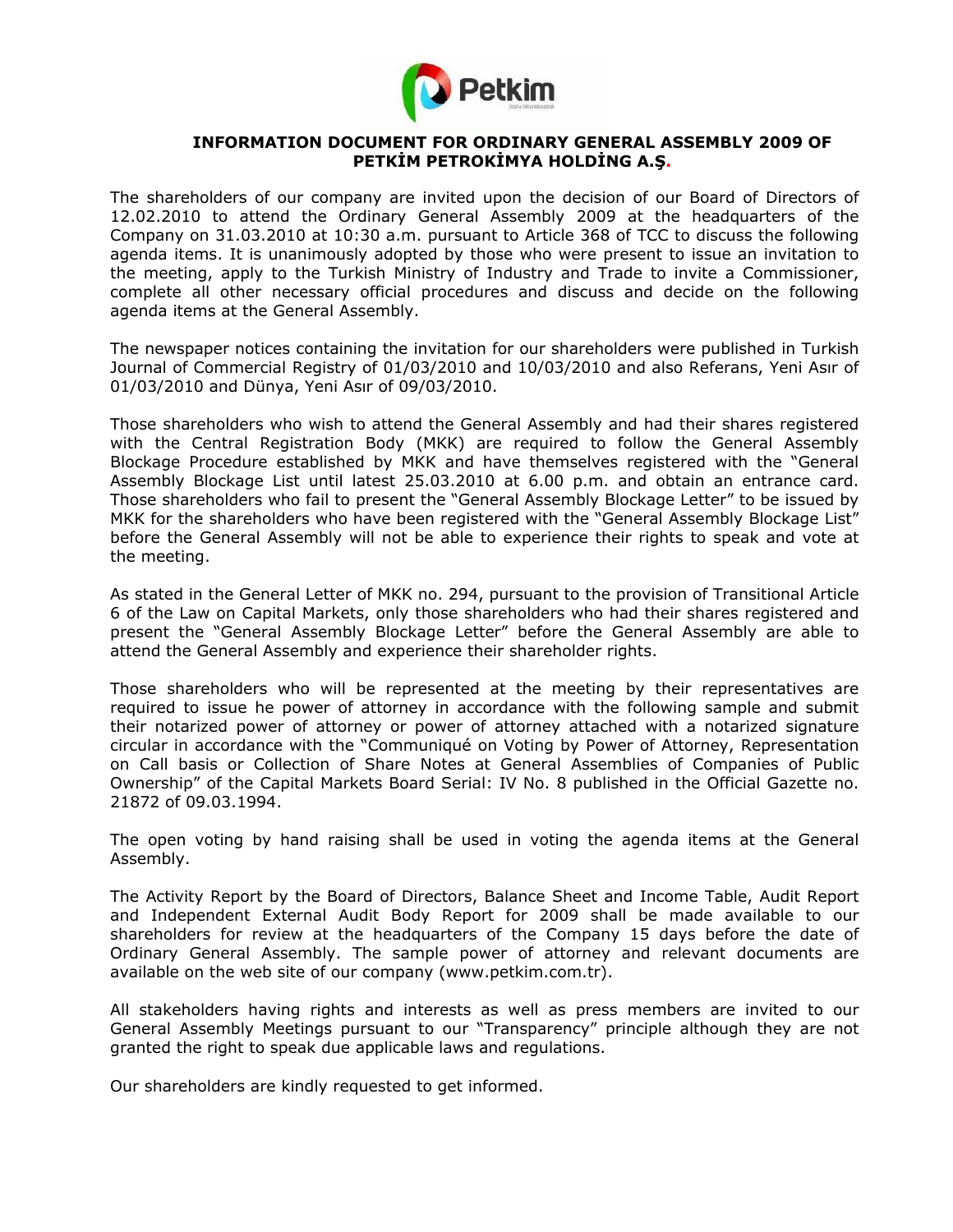

## **EXPLANATIONS ON THE AGENDA OF ORDINARY GENERAL ASSEMBLY**

#### **1. Opening speech and forming the Executive Board**

*The Chairman and Executive Board shall be elected in accordance with the provisions of "Turkish Commercial Code" (TCC) and Regulation on "General Assembly Meetings of Stock Corporations and Commissioners of thee Ministry of Industry to attend General Assembly Meetings" (Regulation).* 

#### **2. Authorizing the Executive Board to sign the minutes of General Assembly meeting**

*Our shareholders shall decide to authorize the Executive Board to sign the decisions taken by the General Assembly in accordance with the provisions of TCC and Regulation.* 

#### **3. Reading, discussing and making a decision about the Board's Activity Report for 2009, Auditing Board's report, and Balance Sheet and Profit and Loss Accounts for 2009 to be prepared by Independent Auditing Firm pursuant to Capital Market Board (XI–29) legislation, and Tax Procedure Law 2009**

*The summaries of the Board's Activity Report, Audit Board Report and Independent Audit Report for the accounting period 01.01.2009 – 31.12.2009 prepared in accordance with TCC, CMB requirements and applicable regulations and made available to the shareholders for review at the headquarters of the company and on (www.petkim.com.tr) as from 15.03.2010 shall be read at the General Assembly. The reports in question shall be submitted to the attendees for comments and approval and approved separately.* 

#### **4. Submitting the temporary election of the new Board Member within the year for vacant position due to resignation to the approval of General Assembly in accordance with Article 11 of the Articles of Association of the Company and Article 315 of Turkish Commercial Code so that it remains effective as from the date of election with the same conditions; assigning the resigned member to the Board so that his/her term of office is completed**

*Mr. Kenan Yavuz, nominated by the Members of Board of Directors representing group A shareholders, was elected as the Member of Board of Directors due to vacancy that appeared upon resignation of Mr. Rövnag Abdullayev, elected as representing the group A shares, and Mr. Vagif Aliyev as the Chairman of Board of Directors during the year. Information shall be provide on Curricula Vitae of new members of the Board of Directors and the appointment in question shall be submitted to the general Assembly for approval, and the new member shall be elected as the member of Board of Directors to complete the tenure of the resigning member.* 

#### **CV's attached hereto.**

**5. Submitting the temporary election of the new Member of Auditing Board within the year for vacant position due to resignation to the approval of General Assembly in accordance with Article 22 of the Articles of Association of the Company and Article 351 of Turkish Commercial Code so that it remains effective as from the date of election** 

*Mr. Ferruh Murat BENZER was elected by the Members of the Audit Board as the member of Audit Board due to vacancy that appeared upon resignation of Mr. Mustafa ÖZEL, representing the Privatization Administration. The appointment in question shall be submitted to the General Assembly for approval.* 

#### **CV's attached hereto.**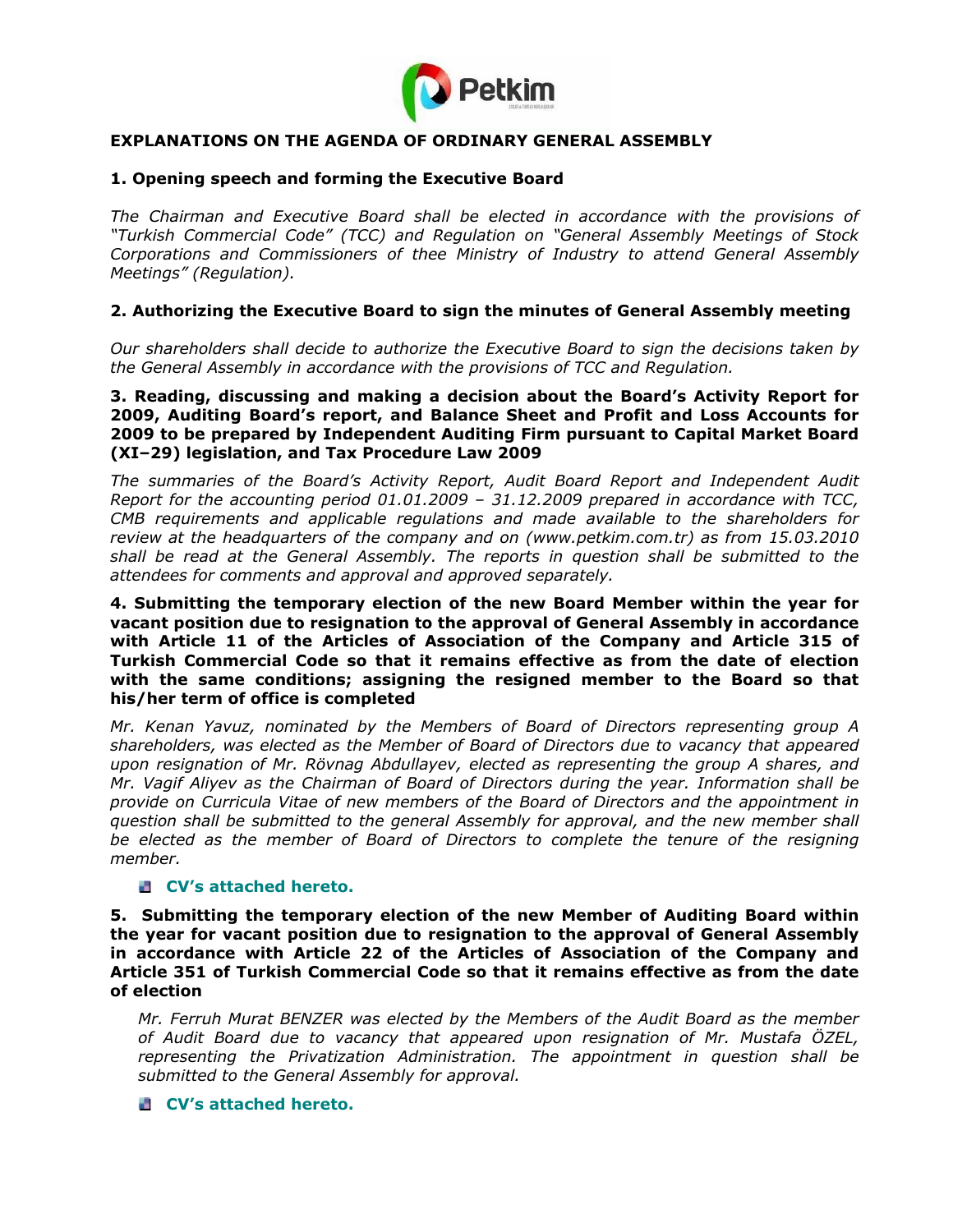

## **6. Discharging the Board Chairman and members and Auditing Board members individually for accounts and activities in 2009.**

*The General Assembly shall decide to discharge the members of Board of Directors and Audit Board for activities, transactions and accounts in 2009 in accordance with the provisions of TCC and Regulation.* 

**7. In accordance with "Independent Auditing Standards in Capital Market" issued by Capital Market Board, approving the Independent Auditing Firm selected by the Board upon proposal of the Committee responsible for Audit as to be charged for the audit of the activities and accounts of 2010 and 2011.** 

*Pursuant to part Three, Section 6 of the Communiqué of the Capital Markets Board Serial: X, No. 22, the selection of independent audit company by the Board of Directors should be submitted to the General Assembly for approval. It is unanimously decided upon recommendations by the Committee in charge of Audit to contract Güney Bağımsız Denetim ve Serbest Muhasebeci Mali Müşavirlik A.Ş. for two years to inspect the annual and interim financial tables of our Company prepared in accordance with the provisions of the regulations of the Capital Markets Board covering the accounting periods 2010 – 2011, and submit the selected audit company to the General Assembly 2009 for approval.* 

### **8. Election of Auditing Board as to be charged in 2010 accounting year; determination of the allowances to be paid to Board and Auditing Board Members for 2010 accounting year**

*The auditors shall be elected considering provisions set out in TCC, Regulation and our Articles of Incorporation. The applicable provisions of the Articles of Incorporation are as follows:* 

# *AUDITORS:*

*Article 22- The Company shall be audited by 3 auditors selected by the General Assembly. One of the auditors shall be selected amongst the candidates presented by the A group shareholders; one of the auditors shall be selected amongst the candidates presented by the B group shareholders; and one of the auditors shall be selected amongst the candidates presented by the C group shareholder. The term of duty for the auditors is 1 (one) year. An auditor whose term of duty expires can be re-selected.* 

### *The following principles are applied for determining an auditor by the A group shareholders:*

*a) In case that the public offering ratio of the A group shares is 30% (30% or more) of the total capital, the right to determine 1 Auditor candidate assigned to A group shall be belong to A group shareholders.* 

*b) Showing Auditor candidate by the shareholders possessing A group shares depends on representation in the General Assembly with a ratio of at least 1% of the A Group shares in the total capital. In this case, the candidate who gets most votes in the selection executed amongst A group shareholders shall be selected by the General Assembly.* 

In case that A group shareholders are not represented in the General Assembly with a ratio of *1% of the total paid up capital, the right of these shareholders to determine an Auditor shall be used by the B group shareholders.* 

*c) In case that Auditorship becomes vacant due to death, resignation, dismissal or falling off of membership, the vacant membership shall be filled with a selection performed by Board of Directors in accordance with the Article 315 of the Turkish Commerce Law. In case a vacancy occurs in auditorship due to one of the abovementioned reasons, the shareholders possessing the group shares having the right to show the auditor whose seat becomes vacant*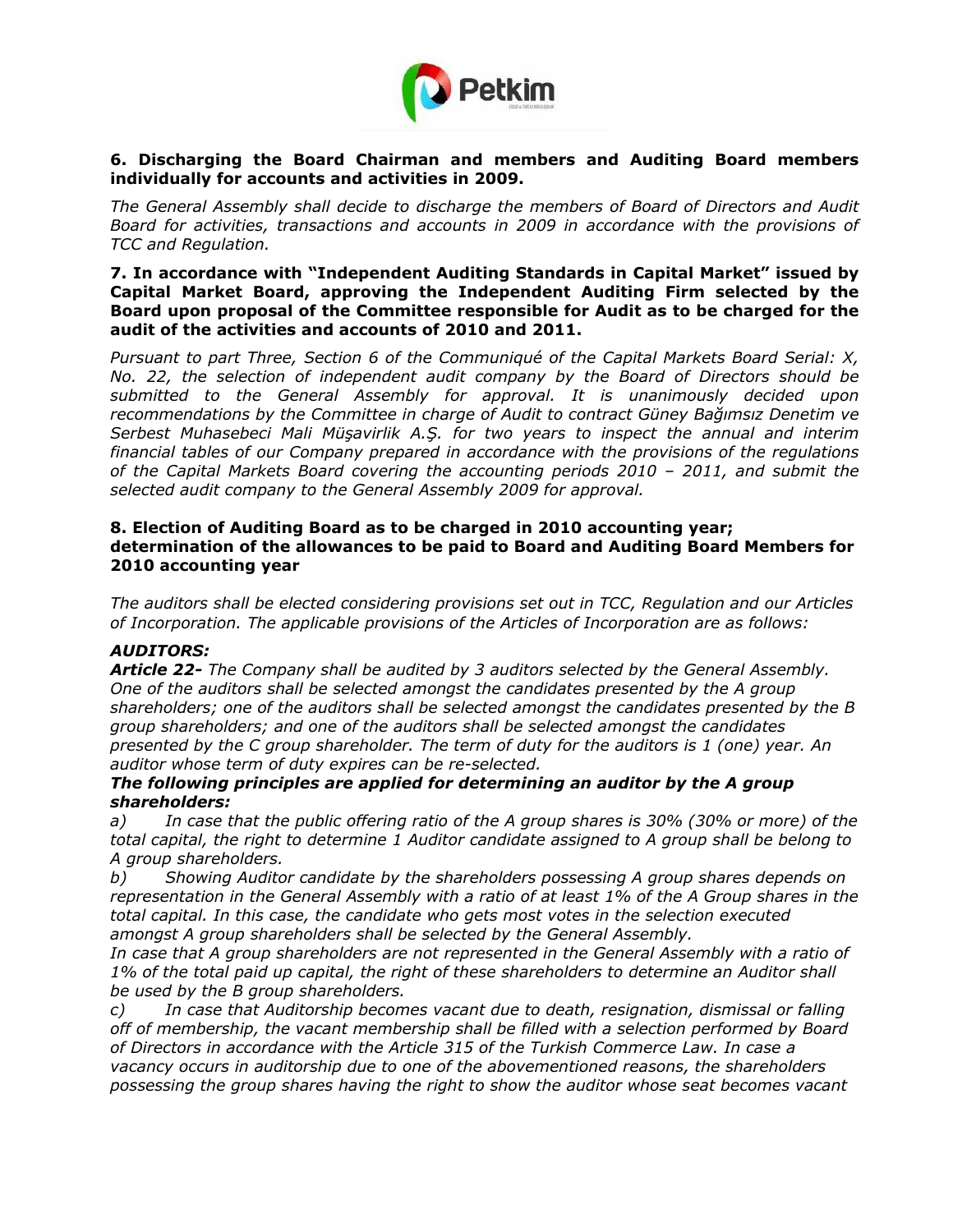

*shall have the right to show candidate for the vacant seat, and other auditors shall select this candidate as an auditor in order to fill this vacancy.* 

## *QUALIFICATIONS AND REQUIREMENTS FOR AUDITORS:*

*Article 23- A person should have the following qualifications in order to be selected as an Auditor: not to be put under restrain; not to be sentenced due to shameful crimes; and not to be sentenced due to crimes which causes the member title get lost in accordance wit the Turkish commerce Law.* 

## **9. Making a decision about the proposals of the Board in respect of profit distribution,**

*A "Consolidated Net Term Profit" in an amount of TL 114.035.094,00 has been obtained based on our financial tables for the accounting term 01.01.2009 – 31.12.2009 prepared by our Company in accordance with International Financial Reporting Standards as referred to in Communiqué of the Capital Markets Board Serial: XI, No. 29 and audited by Başaran Nas Bağımsız Denetim ve Serbest Muhasebeci Mali Müşavirlik A.Ş.(a Member of Pricewaterhouse Coopers), and our recommendations and policy for profit distribution prepared considering our long-term community strategy, corporate capital requirements, investment and financing policies, profitability and cash status are available on our web site www.petkim.com.tr.* 

#### **10. Informing our partners about profit distribution policy in line with the Corporate Governance Principles,**

*The following profit distribution policy of our company shall be submitted to the General Assembly for information and is also published on the web site of our company www.petkim.com.tr.* 

## *PETKİM PETROKİMYA HOLDİNG A.Ş. PROFIT DISTRIBUTION POLICY*

*The Board of Directors of Petkim Petrokimya Holding A.Ş predicates on Turkish Commercial Code, Capital Market Legislation, regulations and resolutions of Capital Market Board (CMB),*  tax laws and other relevant legal regulations and its Articles of Association in its profit *distribution resolution.* 

*In consideration of the above, in line with the determination of Profit Distribution Policy in 2010 and in the forthcoming years;* 

*- The company, in principle, accepts to distribute profits to shareholders at the maximum level without disregarding its medium term and long term strategies, investment and financial plans, market conditions, and economic developments.* 

In the event that distributable profit is available in accordance with relevant *communiqués, the Profit Distribution resolution to be taken by the Board of Directors as long as the amount is not below than %50 of the distributable profit within the frame of the provisions of Capital Market Legislation and Turkish Commercial Code shall be submitted to the approval of General Assembly; and the distribution shall be completed within legal terms.* 

*- According to the Articles of Association of the Company, the amount to be determined by the General Assembly, not exceeding the 0.1% of distributable profits remaining after distribution of first dividend shall be distributed to Board Members.* 

*- A consistent policy shall be followed between the benefits of the shareholders' and the company in the application of Profit Distribution Policy.*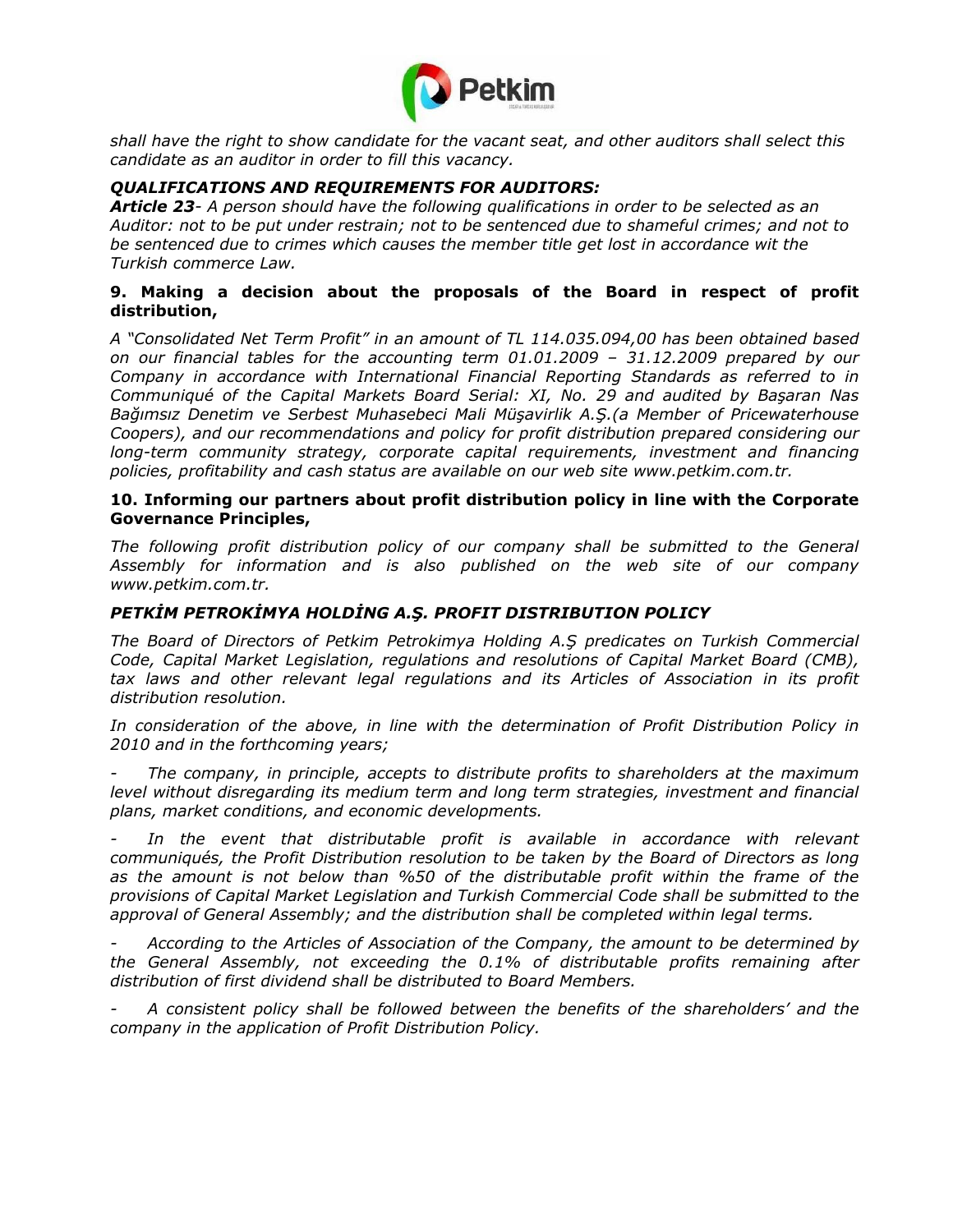

*- The date of distribution shall be decided by General Assembly upon proposal of the Board. Profit distribution payments shall be completed within legal terms. For other methods of profit distribution, relevant legislation, communiqués, and regulations of CMB shall be followed.* 

*- In the event that calculated "net distributable profit for the year" is below 5% of issued capital, no profit shall be distributed.* 

When no profit is distributed, the Board of Directors shall inform the shareholders at *General Assembly meeting about the reasons and how the undistributed profits would be allocated.* 

### **11. Informing the Shareholders about the donations and supports granted by our Company within the year**

*Our company has made a donation in an amount of TL 127.259,86 in 2009.*

#### **12. Informing the General Assembly about the Information Policy and the List of Those who accessed the internal information,**

*Our Company adopts all legal regulations and "Corporate Management Principles" adopted and publicized upon decision of the Capital Markets Board (CMB) no. 35/835 of 4.7.2003 and updated upon the decision of the Capital Markets Board (CMB) no. 48/1588 of 10.12.2004; and further aims to develop structures and principles suitable for operation of our Company to best serve the interests of the shareholders and all groups associated with our Company. In this context, our Company developed an "Information Policy" and "List of Those who have Access to Internal Information" in accordance with the "Corporate Management Principles" published by the CMB. The Information Policy and the List of Those who have Access to Internal Information included in the Corporate Management Compliance Report may be accessed on the web site of our company www.petkim.com.tr and our activity report for 2009.* 

### **13. Informing the General Assembly about Operating Principles and Codes of Conduct prepared by the Board and Committee responsible for Audit**

The Operating Principles for the Board of Directors and Committee in charge of Audit and Corporate Codes of Conduct prepared in accordance with the Corporate Management Principles of CMB and adopted by our Board of Directors shall be submitted to the General Assembly for information. Our Codes of Conduct and Operating Principles for the Board of Directors and Committee in charge of Audit are available on the web site of our Company (www.petkim.com.tr).

### **14. Informing the General Assembly about Corporate Governance Committee and Risk Management Committee**

*The Corporate Management Committee and Risk management Committee established*  pursuant to the Corporate Management principles of CMB and adopted by our Board of *Directors shall be submitted to the General Assembly for information. Those who are assigned at such committees are as follows:* 

*Mr. Erdal AKSOY and Mr. Farrukh GASSIMOV, the members of the Board of Directors are responsible for operation of the Corporate Management Committee and Mr. David MAMMADOV, Mr. Kenan YAVUZ, the members of the Board of Directors, and Mr. C. Şafak AYIŞIĞI, the Assistant General Manager (Financial) for the operation of the Risk Management Committee.* 

### **15. Granting the Board Chairman and Members authorization to do the transactions provided for in Articles 334 and 335 of Turkish Commercial Code**

*Since the members of our Board of Directors can enter into transactions only upon approval of the General Assembly pursuant to Article 334 "No Transaction with the Company" and Article*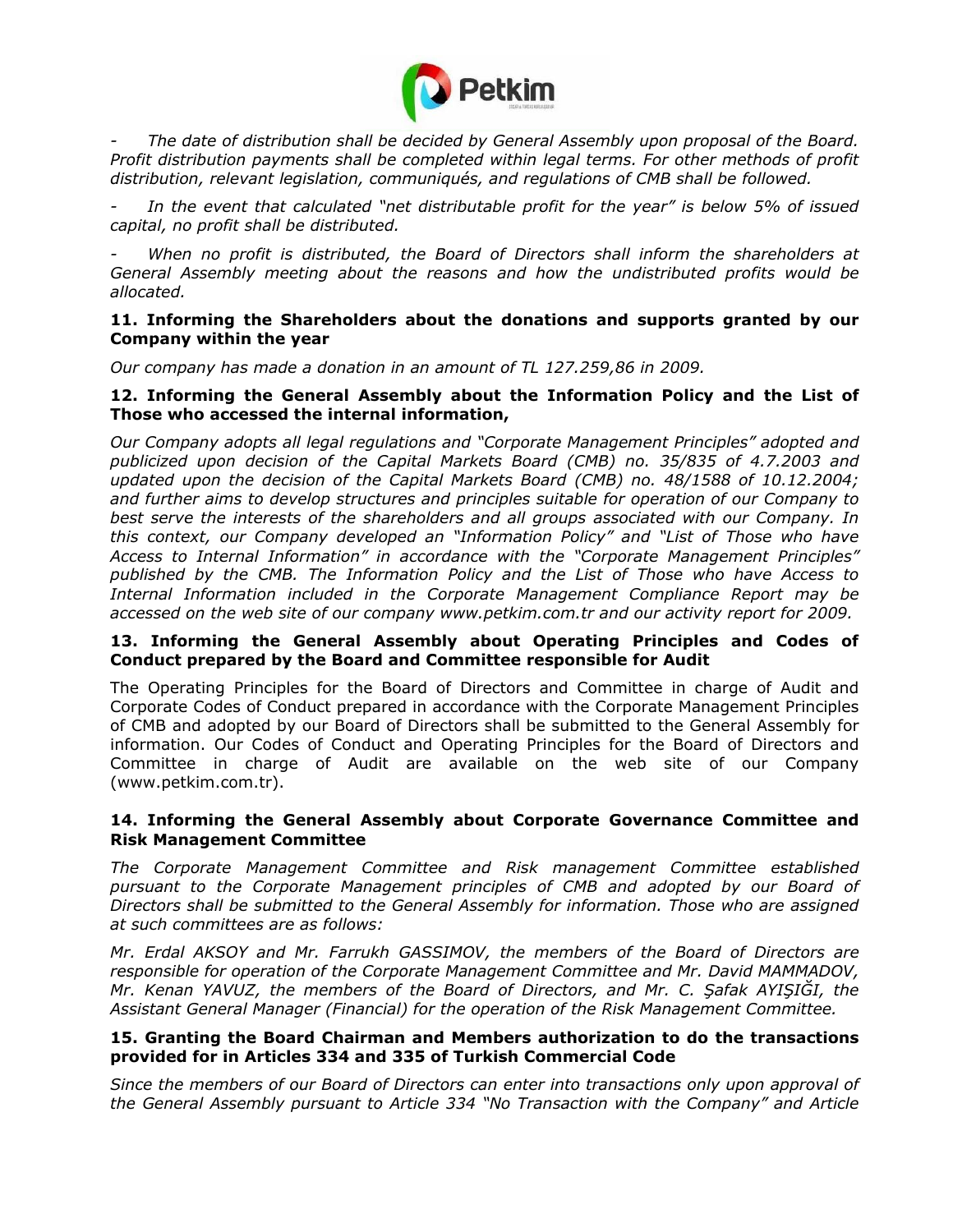

*335 "No Competition" of TCC, the approval in question shall be submitted to our shareholders at the General Assembly.* 

**16. Establishment of a new company by means of partial spin-off of the Petkim Port, consisting of immovables, sea filled areas, piers, premises and other items, whose right of ownership and/or usage belongs to the Company, and the authorization of the Company's Board of Directors for carrying out all related procedures on the partial spin-off and the establishment of a new company,** 

*Upon a decision taken by our Board of Directors, it was decided to assign Garanti Yatırım Menkul Kıymetler A.Ş. as the exclusive consultant and authorize the Board of Directors to carry out all related procedures for incorporation of a port company, to be fully owned by our Company, by transferring Petkim Port, consisting of the immovable properties, sea filled areas, piers, facilities and other elements and the ownership and/or right of use of which belong to our Company by partial spin-off, and for sales of majority of the shares in the new company to prospective investors in order to improve and ensure more economic operation of Petkim Port and perform the income raising activities more effectively.* 

**17. Discussing the proposals and wishes and closing speech.**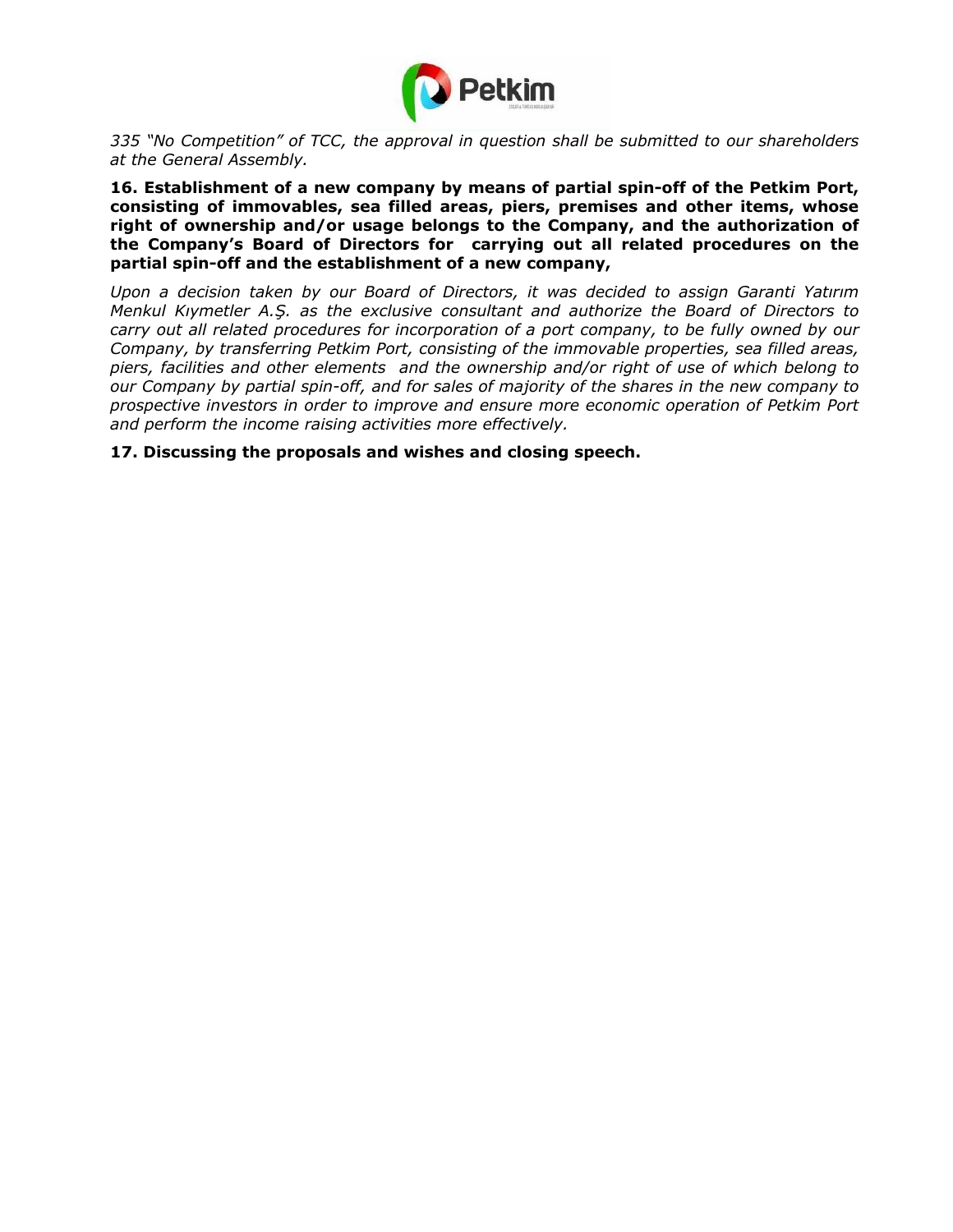

## **Attachment-1 – CV's of Board Members**

### **Vagif ALIYEV- Chairman of the Board**

Born in 1959, Vagif Aliyev graduated in 1981 from the Azerbaijan Civil Engineering Institute's Hydraulic Engineering program. Aliyev began his career at the Caspian Sea Oil & Gas Production Union's Azer Sea Oil Construction Trust, successfully moving up the ranks from engineer to senior engineer and then section manager. Since 2005, Aliyev has been Head of Investments at the State Oil Company of Azerbaijan Republic (SOCAR) and since 2008 a member of the Board of Directors of Petkim Petrochemical Holdings A.Ş. In 2009, Aliyev was named Chairman of the Board at Petkim.

### **Erdal Aksoy - Vice Chairman of the Board**

Born in Trabzon in 1943, Erdal Aksoy is an electrical engineer with a degree in Electronics and Electrical Engineering from Istanbul Technical University. He also holds an advanced degree in business administration. Aksoy has had a varied and successful professional career and currently carries out a range of duties including: Chairman of the Board of Turcas Petrol A.Ş. and its subsidiaries; Founder and Chairman of the Board of Aksoy Holding A.Ş. and Enak Construction and Trade A.Ş.; Board member at Shell & Turcas Petrol A.Ş.; Vice Chairman of the Board at SOCAR & Turcas Energy A.Ş., SOCAR & Turcas Petrochemical A.Ş., Petkim Petrochemical Holding A.Ş. and E.ON & Turcas North and South; Founder, Principal Shareholder and Chairman of the Board of the Conrad Istanbul Hotel; member of the Turkish Industrialists' and Businessmen's Association (TÜSİAD); and Member of the High Advisory Board of the Turkish Economic and Social Studies Foundation (TESEV). Aksoy speaks English and is married with two children.

### **Osman İlter- Member of the Board**

Born in Milas in 1965, Osman İlter graduated in 1989 from the Gazi University Faculty of Economics and Administrative Sciences in Ankara. Having begun his career as Chairman of the Board at Köy Tarım Makineleri A.Ş. in 1992, since 2003 İlter has been Vice President of the Republic of Turkey's Privatization Administration and since 2008 a member of the Board of Directors at Petkim. İlter speaks English and is married with two children.

### **Batu Aksoy – Member of the Board**

Born in Istanbul in 1977, Batu Aksoy graduated from Johns Hopkins University's Faculty of Electrical and Computer Engineering in 1998. Aksoy is a Board Member of Turcas Petrol A.Ş. and its subsidiaries; Founder and Member of the Boards of Directors of Aksoy Holding, Enak Construction and Foreign Trade, SOCAR & Turcas Energy, SOCAR & Turcas Petrochemicals, E.ON & Turcas North and South Power Generation, and PETKİM Petrochemicals Holding Co.; a Member of the Board of the Petroleum Platform Association (Petform); a member of the Energy Working Group of the Turkish Industrialists' and Businessmen's Association (TÜSİAD); and a member of the Board for the Koç Private Schools Foundation.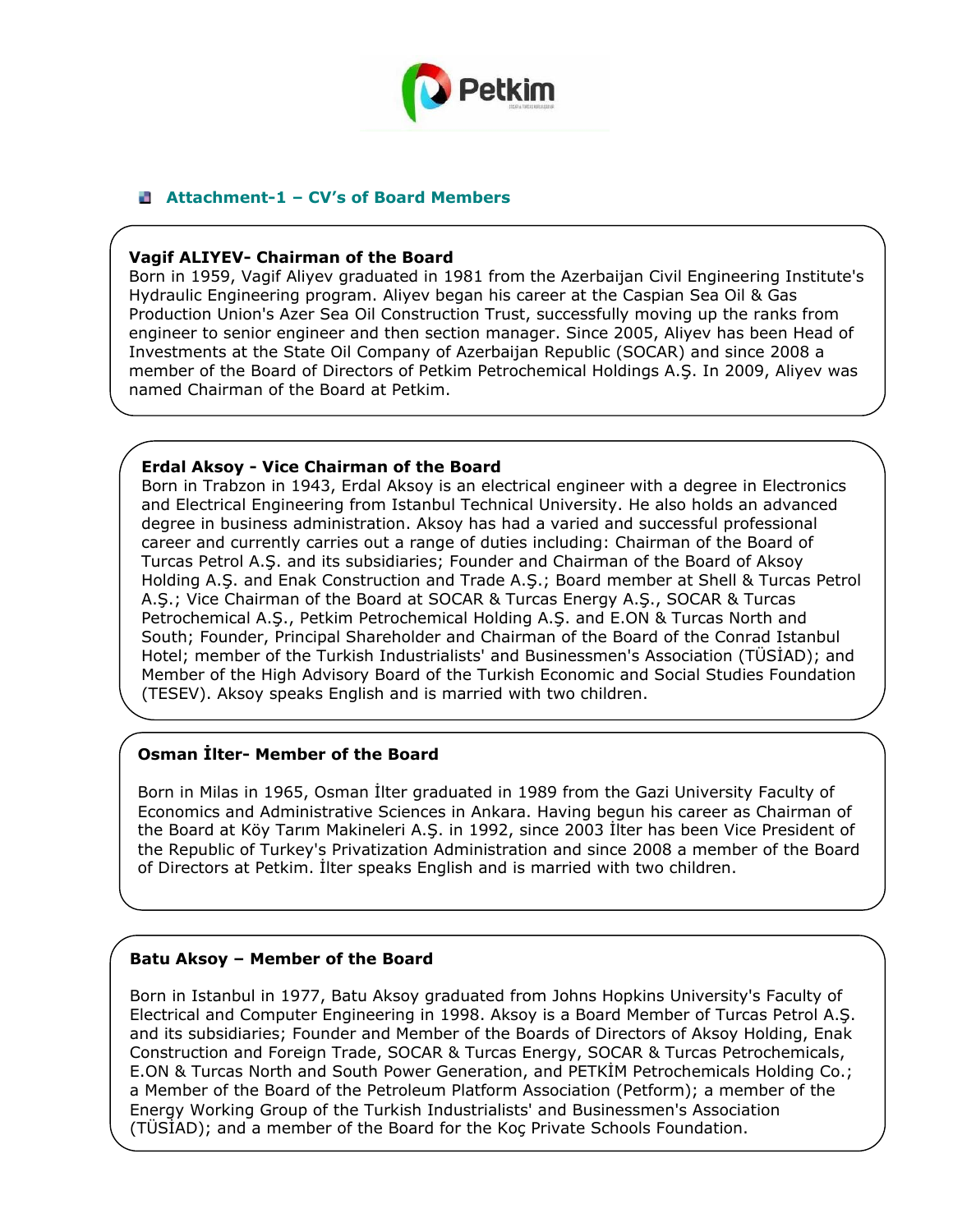

## **David Mammadov- Member of the Board**

Born in 1955, David Mammadov graduated in 1980 with a degree in Chemical Engineering from the M. Azizbeyov Petroleum and Chemicals Institute in Azerbaijan. Mammadov began his career in 1976 as an operator at the Baku Oil Refinery. Since 2005, he has been Vice President in charge of refineries at the State Oil Company of Azerbaijan Republic (SOCAR) and since 2008, a member of the Board of Directors at Petkim.

#### **Farrukh Gassımov – Board Member**

Born in 1959 in Baku, Farrukh Gassimov graduated with a law degree from Baku State University in 1981 and received a doctorate from Moscow's Public Studies and Legal Institute in 1985. From 1985-1991, he served as a teacher and Lecturer at the Baku Public Management and Politics University. Since 2006, he has been Deputy Head of the Legal Department at SOCAR and since 2009, has been a Member of the Board of Petkim.

### **Kenan Yavuz – Member of the Board**

Born in 1959 in Bayburt, Kenan Yavuz graduated from the Management Department of the Ankara Academy of Commercial and Economic Sciences in 1981 and received advanced degrees in Business Administration from Istanbul University in 1984 and from the Yeditepe University Institute of Social Sciences in 1998. Yavuz began his career at the Mako Electrical Industrial and Trade Co., performing various duties before becoming Director of the Commercial and Finance Department. In March of 2004, he became a member of the Board at Petkim, and in May of 2004, he was promoted to General Manager.

Yavuz was the General Manager and a Board Member at Petkim Petrochemicals Holding, Inc. until May 2008 and, from May 2008 – November 2009, served as the General Manager of Petkim Petrochemicals Holding, Inc. As of October 2009, he was appointed a Board Member at Petkim Petrochemicals Holding, Inc. and as of November 2009, transferred his responsibilities as General Manager to Doğan Çırakoğlu and was appointed Senior Manager/CEO of SOCAR Turcas Energy, Inc. He continues in the roles of Board Member at Petkim Petrochemicals Holding, Inc. and Senior Manager/CEO of SOCAR Turcas Energy, Inc.

He is also a Board Member of the Public Employer's Union, the International Competitiveness Research Institute and the Aegean Region Chamber of Industry (EBSO).

Yavuz, who writes frequently on business topics, particularly the automotive and petrochemicals industries for various journals and newspapers, speaks English and is married with two children.